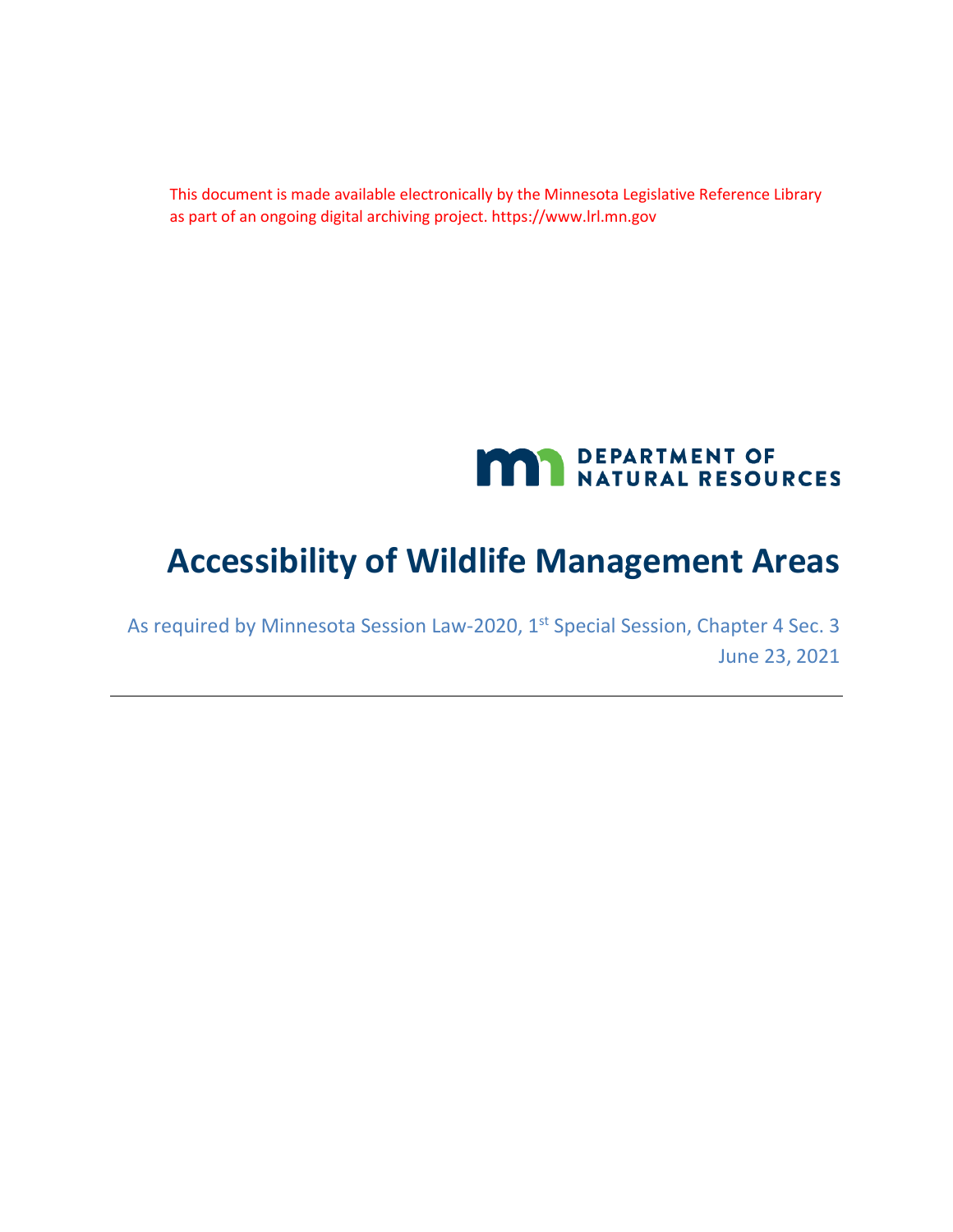Report to the Minnesota Legislature

Minnesota Department of Natural Resources 500 Lafayette Road Saint Paul, Minnesota 55155-4037 651-259-5042 [bob.meier@state.mn.us](mailto:bob.meier@state.mn.us) [mndnr.gov](http://www.mndnr.gov/)

Pursuant to Minnesota Statutes, Section 3.197, the estimated cost to produce this report is approximately \$16,000.00. This includes staff time for drafting and reviewing the report.

*Upon request, this material will be made available in an alternative format such as large print, Braille or audio recording.*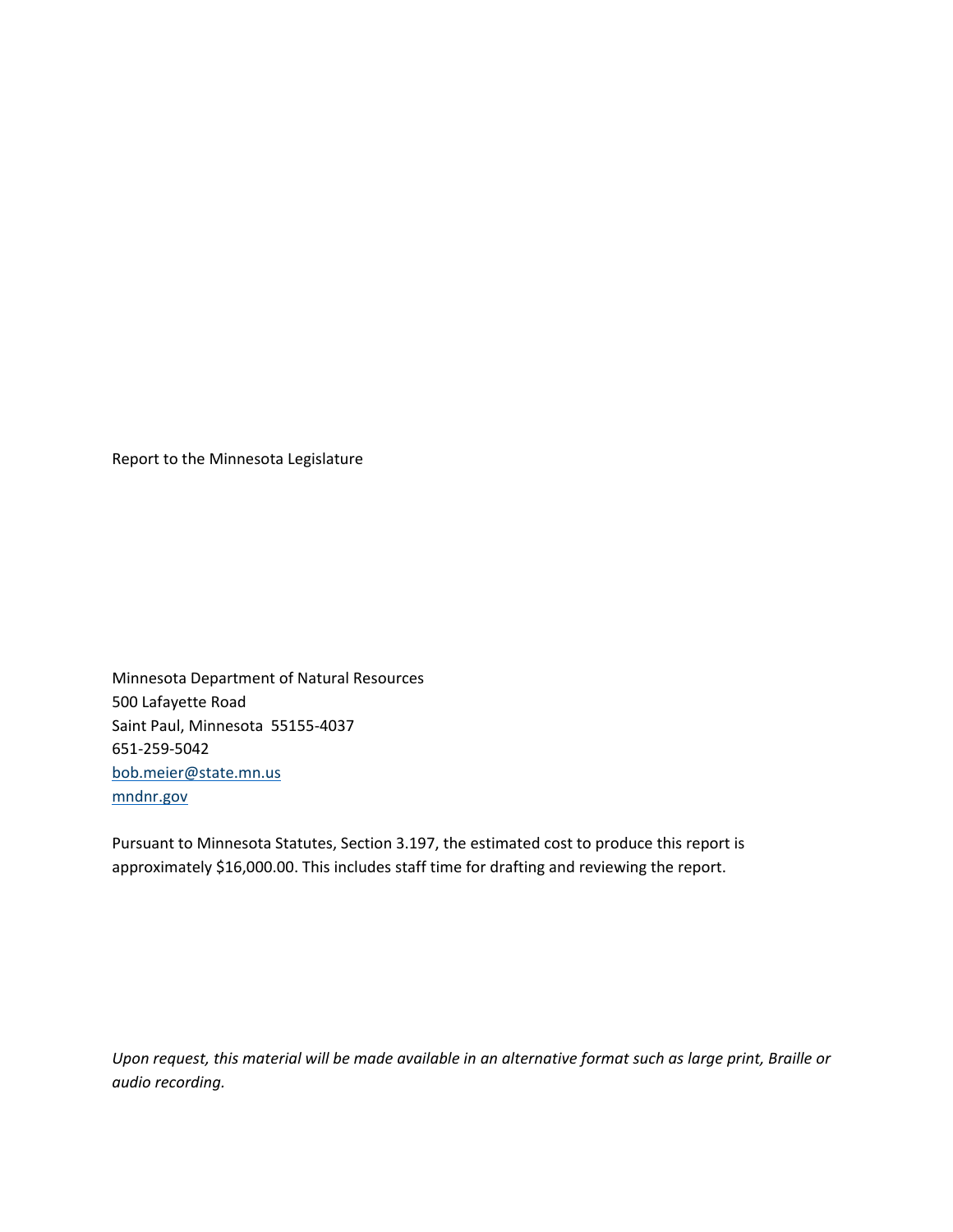# **Contents**

| Increase Knowledge and Awareness of Available Programs and Services  10 |
|-------------------------------------------------------------------------|
|                                                                         |
|                                                                         |
|                                                                         |
|                                                                         |
|                                                                         |
|                                                                         |
|                                                                         |
|                                                                         |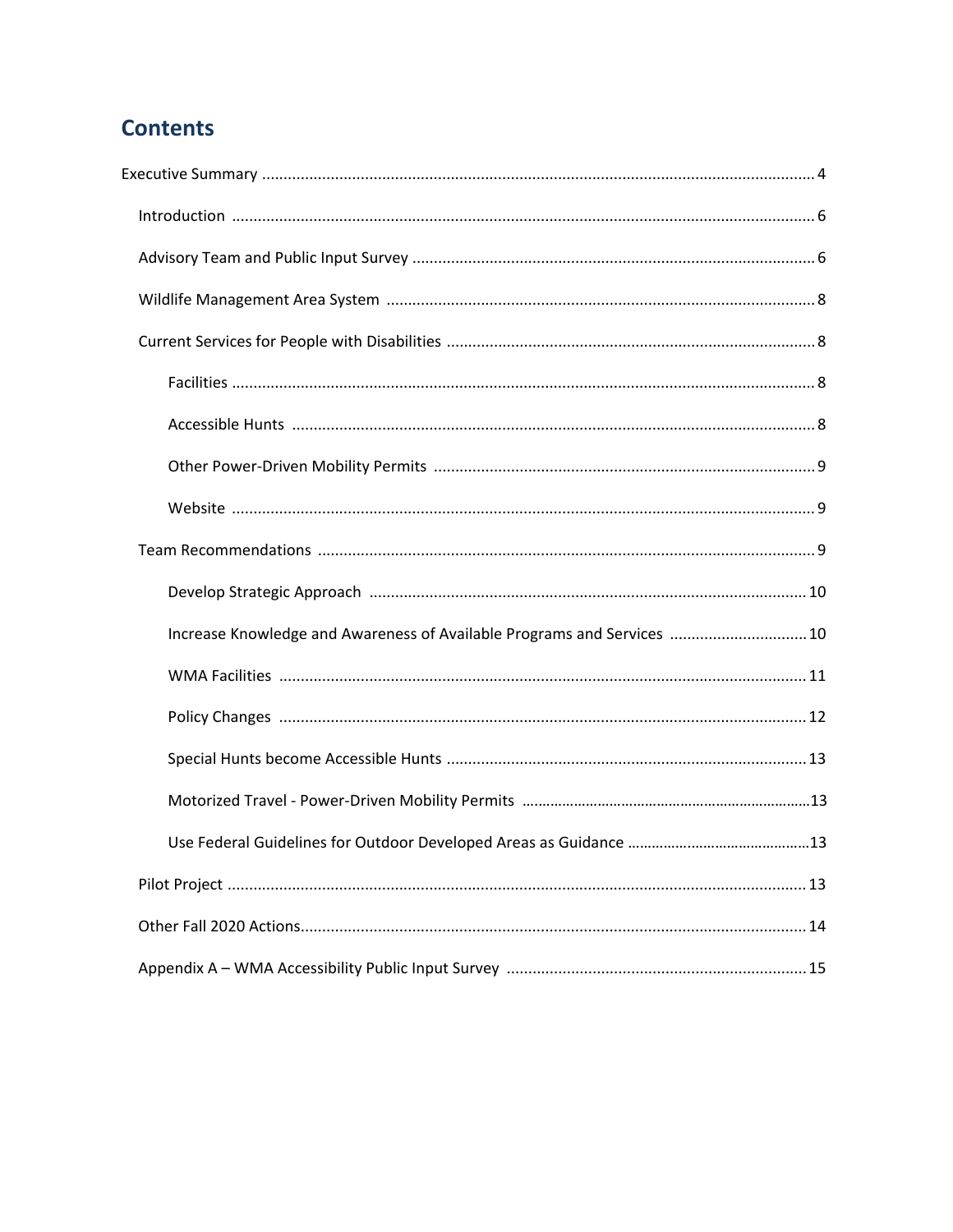## <span id="page-3-0"></span>**Executive Summary**

Minnesota Session Laws-2020, 1<sup>st</sup> [Special Session Chapter 4—H.F. No. 37, Sec. 3](https://www.revisor.mn.gov/laws/2020/1/Session+Law/Chapter/4/) directed the Minnesota Department of Natural Resources (DNR), in conjunction with the Minnesota Council on Disability (MCD), interested stakeholders, and the general public to formulate recommendations designed to reduce barriers and increase access to Wildlife Management Areas (WMAs) for hunting and other naturalresource-based recreational opportunities for people with disabilities.

<span id="page-3-1"></span>The DNR established an advisory team to develop a range of recommendations to increase access to state WMAs for people with disabilities. Knowledge of current services, DNR policies, accessibility standards**,** and a public input survey are the basis for the team's recommendations.

The recommendations contained herein are directed to the DNR's Fish and Wildlife Division, hereafter division. The team acknowledges the division's past work toward providing services to people with disabilities. These recommendations are meant to build upon past investments and when implemented, will improve and expand delivery of programs and services Minnesotans expect from state government.

This report is the first step to a more thoughtful, systematic expansion of accessible opportunities on WMAs. Each recommendation will require additional work in order to translate these concepts into actions and ultimately improved access. We expect one outcome will take the form of capital and operational funding requests in upcoming legislative sessions.

#### **Team Recommendations**:

- **Develop a Strategic Approach –** Ensuring accessibility and increasing opportunities requires a conscious and deliberate effort. To begin the division will:
	- $\circ$  Explicitly support WMA accessibility as a priority in annual division work planning, and identify financial and staff resources needed to support the work
	- o Incorporate accessibility considerations into "major unit" WMA management plans and WMA system plans
	- o Create a Project Management Plan surrounding each recommendation, including estimated costs to implement.
- **Increase Knowledge and Awareness of Program Services The largest barrier the advisory** team identified for accessing WMAs is a lack of awareness of available services and facilities. This one recommendation can have the largest impact on increasing participation by people with disabilities. The team recommends the following actions to improve awareness:
	- $\circ$  Develop quarterly communication products that highlight opportunities for users with disabilities on division-administered lands. Distribute messaging broadly across all communication channels.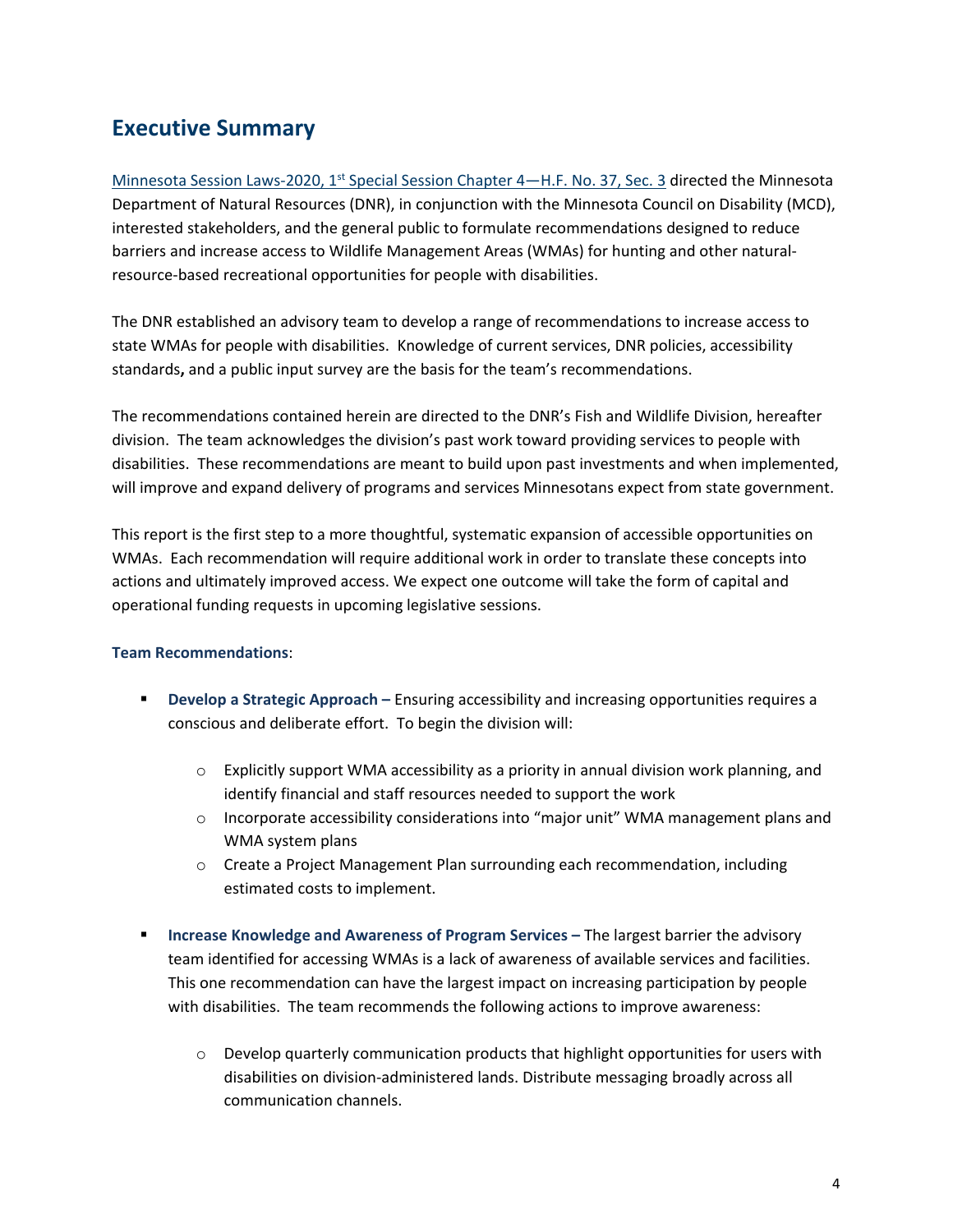- $\circ$  Provide accurate and complete accessibility information for WMAs that currently have facilities or programs designed for people with disabilities.
- $\circ$  Review DNR's process by which people obtain permits to use other power-driven mobility devices (OPDMDs) with the goal of streamlining and simplification.
- $\circ$  Perform a "plain language review" and update the agency's OPDMD device website to improve clarity.
- o Update and expand DNR website links to accessible recreation organizations.
- $\circ$  Develop training on accessibility standards, reasonable accommodations, and procedures governing mobility devices for division staff.
- **Improve WMA Facilities –** Develop new facilities, including parking lots and gated trail accesses, using specifications that meet accessibility standards. Assess existing facilities for standards compliance and prioritize WMAs for upgrades. Working closely with our non-governmental partners, evaluate existing hunting blinds for accessibility, pursue temporary options (e.g., portable blinds), and invest in new permanent structures where warranted.
- **Make Policy Changes –** Modify Minnesota Rule 6230.0250 Subps. 10 (2) and Minnesota Statute 97A.137 Subd. 3 by deleting language or rewriting to comply with federal law (i.e., change "hunter" to "person"). Expand Minnesota Statute 97A.137 Subd. 5 to allow people with disabilities to leave portable stands or blinds overnight on WMAs and Aquatic Management Areas (AMAs) during open hunting seasons.
- **Rename Special Hunts** Rename "special hunts" to "accessible hunts". This change will help provide clarity on the nature of the opportunity and avoids a stigma the term "special" has within this community.
- **Continue Motorized Travel Through the Use of OPDMD Permits –** Maintain the permit system that facilitates the use of OPDMDs on lands in Minnesota's outdoor recreation system. A permit system allows the agency to track accommodation requests, and address resource, safety, and enforcement concerns. Investigate ways to enable users to acquire a permit in an efficient, timely manner.
- **Use Federal Guidelines for Outdoor Developed Areas as Guidance Specific state regulations** for outdoor accessibility are lacking, adopting federal standards may provide multiple long-term benefits.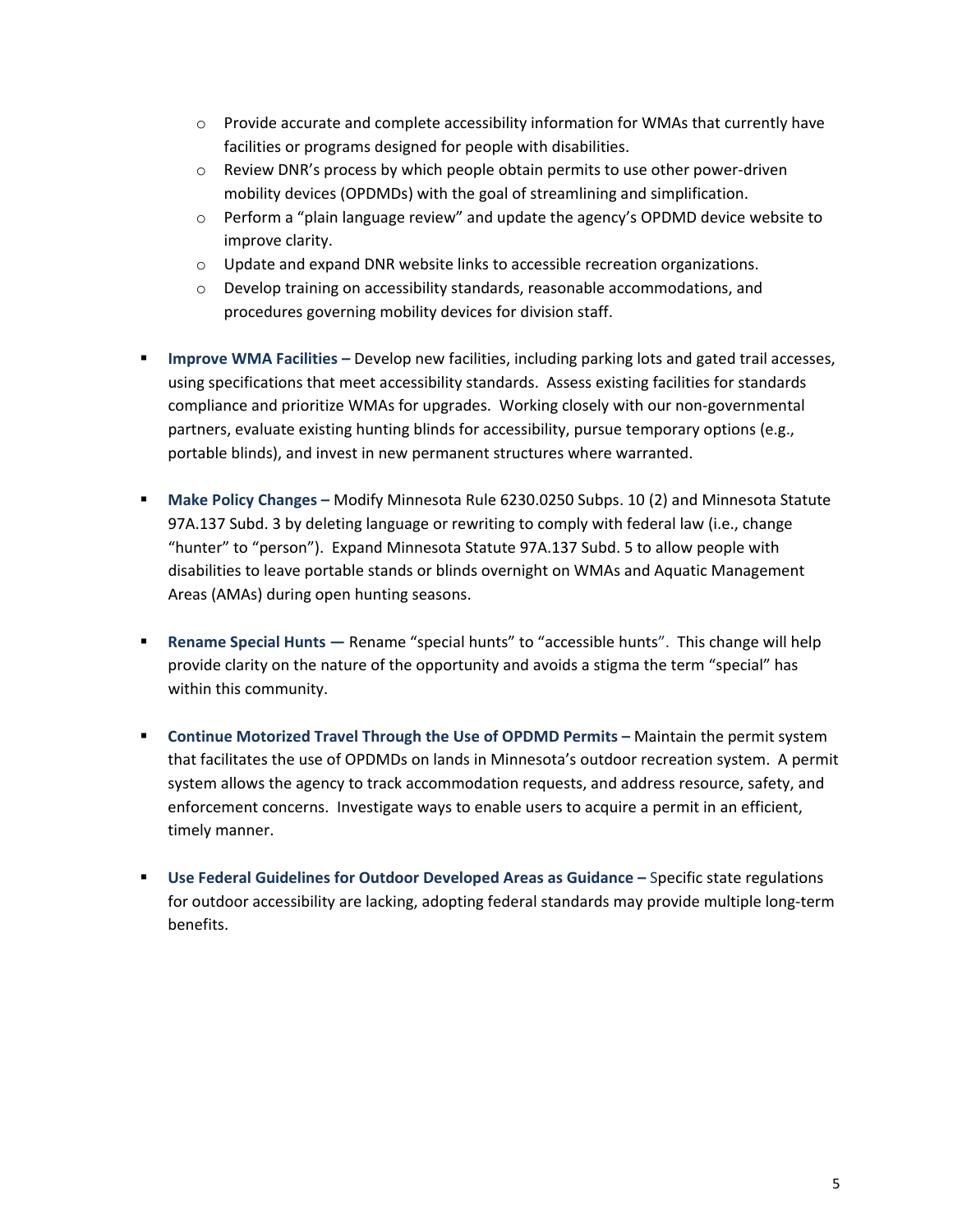## **Introduction**

Minnesota Session Laws-2020, 1<sup>st</sup> [Special Session Chapter 4—H.F. No. 37, Sec. 3](https://www.revisor.mn.gov/laws/2020/1/Session+Law/Chapter/4/) directed the DNR, in conjunction with the MCD, interested stakeholders, and the general public to formulate recommendations designed to reduce barriers and increase access to WMAs for hunting and other natural-resource-based recreational opportunities for people with disabilities.

**Sec. 3. ACCESSIBILITY OF WILDLIFE MANAGEMENT AREAS.** *The commissioner of natural resources, in conjunction with the Council on Disability, other interested stakeholders, and the general public, must develop recommendations and draft legislative language designed to increase access to wildlife management areas for hunting and other natural-resource-based recreational opportunities. The recommendations must focus on reducing the barriers to accessing wildlife management areas, including increasing opportunities for persons with disabilities to use motorized vehicles or other mobility aids, improving infrastructure, and publicizing and communicating access opportunities. By February 15, 2021, the commissioner must submit the recommendations to the chairs and ranking minority members of the house of representatives and senate committees and divisions with jurisdiction over environment and natural resources and the outdoor heritage fund. The commissioner of natural resources, in conjunction with the Council on Disability, must pilot accessibility projects on at least one wildlife management area by October 1, 2020. The pilot projects must focus on reducing the barriers to accessing wildlife management areas.*

This report uses the term "facilities" to define features on WMA lands that were built for the purpose of providing and managing access to recreation opportunities. Examples include parking lots, gates, roads and trails, and hunting blinds. The term facility is not used in this report to refer to DNR buildings. This report focused mostly on increasing access to WMA lands for those with mobility disabilities.

## **Advisory Team and Public Engagement**

The advisory team, hereafter team, consisted of a diverse group of 14 individuals with experience and interest in serving people with disabilities. Members of the team included:

- <span id="page-5-0"></span>Margot Cross, MCD
- **Dean Petersen, Capable Partners Inc.**
- **Randy Sorensen, Options Interstate Resource Center for Independent Living**
- **■** John Carson, Disabled American Veterans of Minnesota
- **Todd Kemery, Paralyzed Veterans of American, MN Chapter**
- **David Trauba, DNR project manager**
- Rob Baden, DNR area wildlife manager, Region 1
- **EXEC** Christine Reisz, DNR area wildlife manager, Region 2
- **Jim LaBarre, DNR wildlife area manager, Region 3**
- Judy Markl, DNR assistant area wildlife manager, Region 4
- **Bruce Anderson, Wildlife Minnesota IT Services (MNIT)**
- **E** Laurinda Brown, DNR Fish and Wildlife policy and planning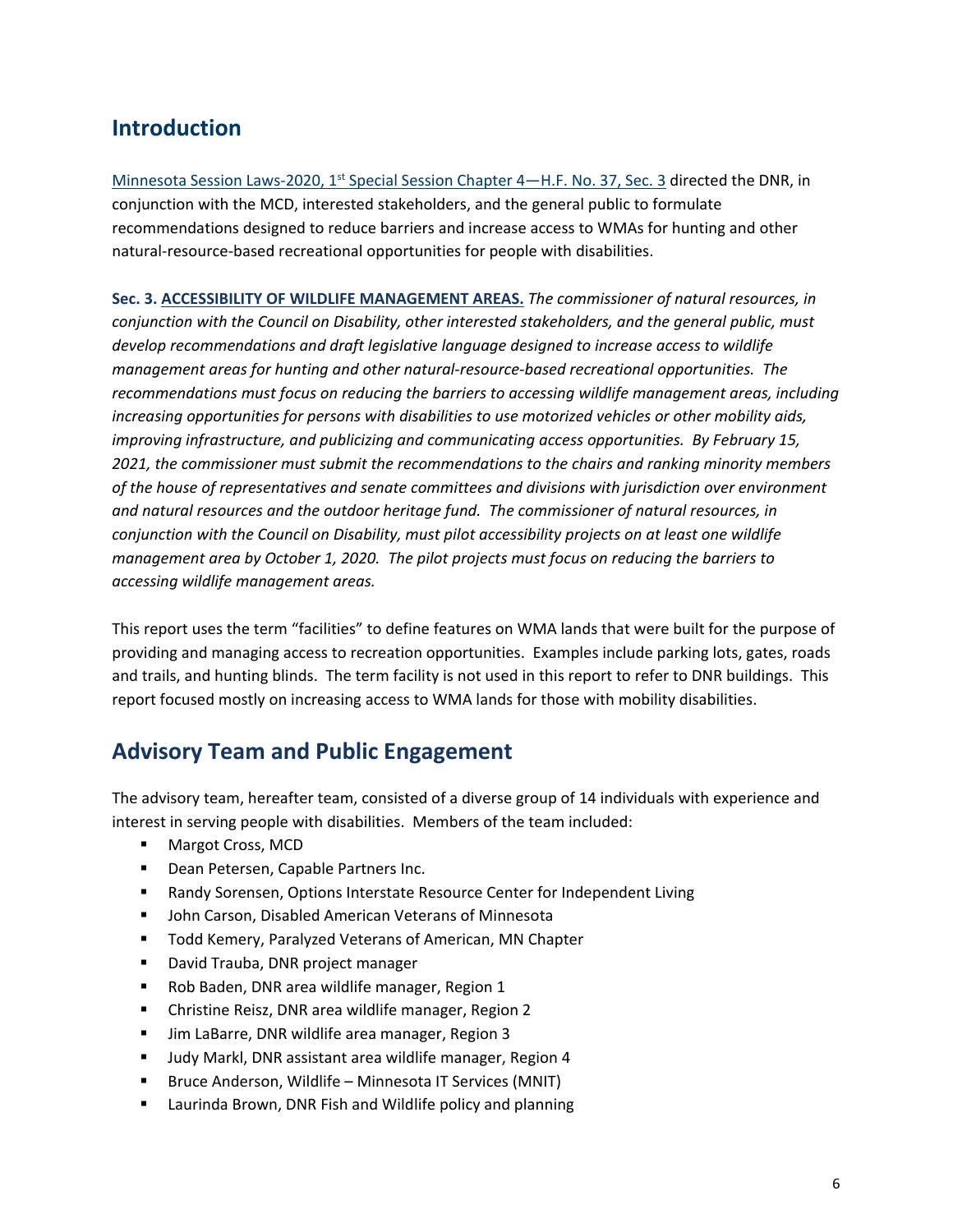- **•** David Schueller, DNR Fish and Wildlife outreach
- Cathy Forstner, DNR administrative support, Region 4

The team developed these goals to judge long-term success:

- 1. Robust recommendations —supported internally and externally that genuinely increase WMA accessibility for people with disabilities.
- 2. Recommendations that are integrated into DNR policy work plans and procedures and annually conveyed to staff and external stakeholders.
- 3. Future funding requests that are supported by the legislature.

The team created an on-line public input survey to elicit a broad range of ideas from the general public on how the DNR can better serve people with disabilities. The survey was available for input for 26 days. DNR news releases, media interviews, and direct outreach from external partners to their memberships were used to encourage participation. In total, 314 individuals responded. Appendix A contains the full survey report.

"*Human movement affords us such amazing access to every nook and cranny of our world. The slightest physical Impediment removes some aspect of our physical opportunity. All we need is a sliver in our hand to realize what we cannot do until the sliver is removed. Imagine losing our legs or arms and knowing how much of the world we will never experience. We, who are able bodied, see the few resources provided as significant and those who confront limited access every day see how much more needs to be done. Ironically, we who are able bodied and who do so little to promote access, fail to realize that in an instant, one misstep, and we can be forever linked with those whose needs we have ignored*."

-Anonymous survey respondent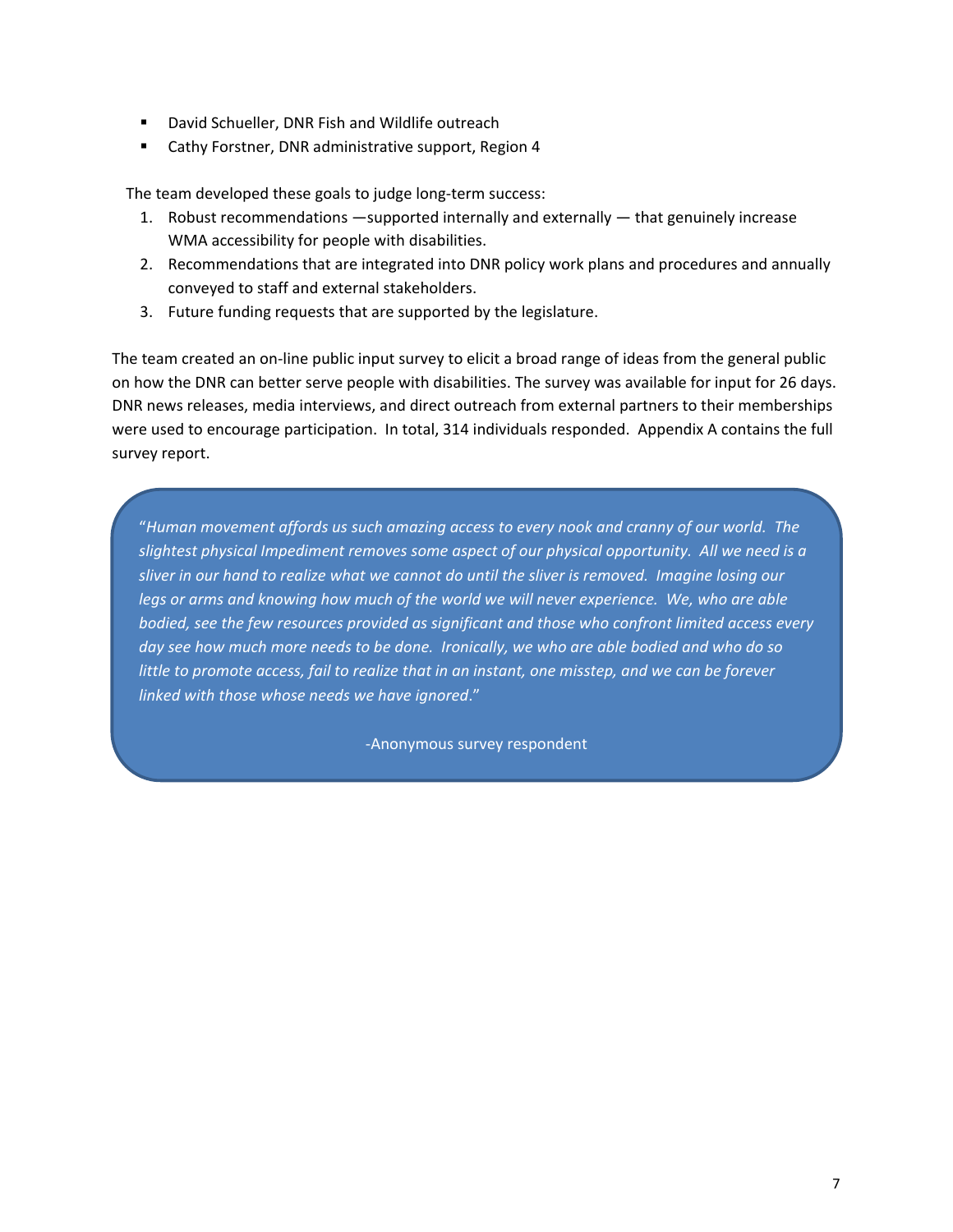## **Wildlife Management Area System**

WMAs are a unit of the outdoor recreation system established in accordance with Minnesota Statute [86A.05,](https://www.revisor.mn.gov/statutes/cite/86A.05) Subdivision 8. The statute in part reads, "WMAs shall be established to protect those lands and waters which have a high potential for wildlife production and to develop and manage these lands and waters for the production of wildlife, for public hunting, fishing, and trapping, and for other compatible outdoor recreational uses. Physical developments may provide access to the area, but shall be so developed as to minimize intrusion on the natural environment." Minnesota Rule [6230.0250](https://www.revisor.mn.gov/rules/6230.0250/) outlines the general provisions for the use of WMAs. In general, motorized travel, developed trails, and permanent stands or blinds are not authorized on WMAs, but exceptions are authorized for users with disabilities.

DNR manages more than 1,500 WMAs covering nearly 1.3 million acres of land. Most services available for people with disabilities occur on the division's eight largest WMAs, called major units. These units have large consolidated land bases, which typically means higher staffing levels and equipment that enables the administration of accessible hunts and maintenance of user facilities.

## **Current Services**

#### <span id="page-7-0"></span>**Facilities**

Seventy-five facilities on WMA lands have been built for the express purpose of providing hunting or wildlife viewing opportunities for people with disabilities. Accessibility partners noted that most of these facilities are considered partially accessible. Sixty-four facilities are hunting blinds for deer, turkey and, to a lesser extent, goose or duck hunting; the remaining 11 facilities are wildlife viewing structures, boat docks, trails, or accessible parking lots.

Existing facilities were made possible by the strong connection and partnership between area office staff and the DNR's non-profit partners. In nearly all cases, funding was acquired by soliciting donations from local clubs, civic organizations, or directly from our non-profit partners. Two facilities were Eagle Scout projects.

#### <span id="page-7-1"></span>**Accessible hunts**

The DNR, municipalities, and organizations across Minnesota offer hunts at times and in areas that might regularly be closed to hunting. Participation in these hunts is limited, often requiring an application and a sponsoring organization. Such hunts are permitted under Minnesota Statute [97B.111,](https://www.revisor.mn.gov/statutes/cite/97B.111) and held for deer hunters, youth hunters, and people with disabilities. The DNR administered 16 hunts for hunters with disabilities in 2020, including seven on WMA lands.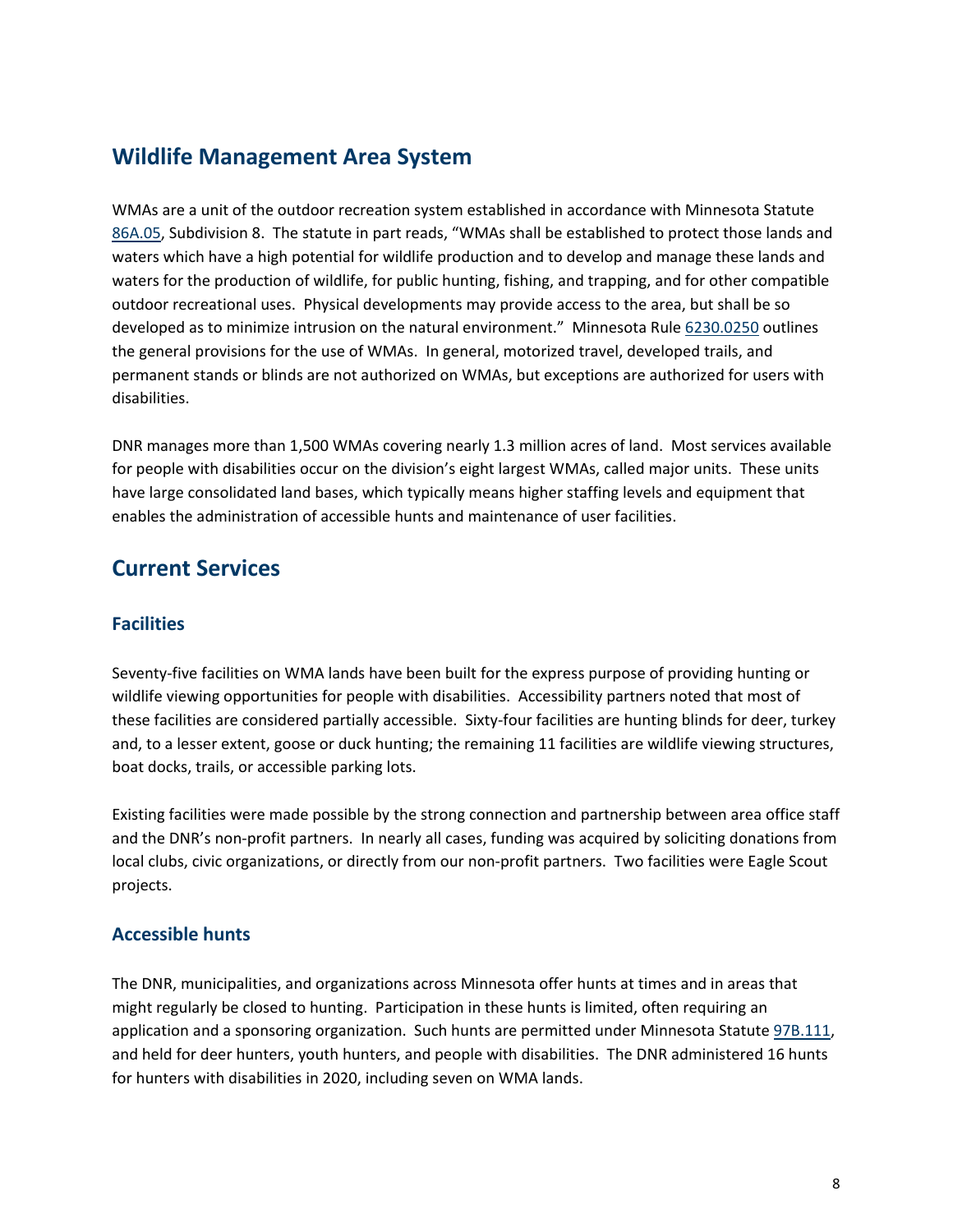2020 accessible hunt sponsoring organizations included Capable Partners, Access North, Middle River Veterans, Veterans Outdoors, Midwest Outdoors Unlimited and other sponsoring organizations. Sponsoring organizations coordinate hunters, mentors, and volunteers. The DNR also relies on partner organizations to help publicize these opportunities.

#### <span id="page-8-0"></span>**Other Power-Driven Mobility Device Permits**

People with disabilities have the right to request an accommodation to use OPDMDs on public lands under the Americans with Disabilities Act (ADA). The internal procedures to comply with federal law are outlined by a Commissioner's Order signed in 2017. The public-facing guidelines and procedures are found on the DNR website, [Other Power-Driven Mobility Devices on DNR lands](https://www.dnr.state.mn.us/accessible_outdoors/opdmd/index.html) and facilities. Permits are provided to the user for motorized travel on all outdoor recreation system land units with a few exceptions. In FY2020 (July 1, 2019 – June 30, 2020) the DNR issued 33 permits for OPDMDs for all land units. Twenty-two permits were issued for 16 individual WMAs. Almost all permits were issued for firearm deer hunting. No permits were denied over safety or resource concerns.

#### <span id="page-8-1"></span>**Website**

The DNR maintains a number of webpages dedicated to accessible opportunities on DNR-administered lands. The main portal is on the first page titled, [Accessible Outdoors.](https://www.dnr.state.mn.us/accessible_outdoors/index.html) Multiple links direct users to learn more about camping, hunting, fishing, state parks, state forests, WMAs, OPDMDs, and other DNR and nonprofit services. The WMA link takes users to an [interactive](https://www.dnr.state.mn.us/accessible_outdoors/wmas/index.html) map where they can query for WMA facilities that are wheelchair accessible. Clicking on the WMA name provides additional detail about the WMA including any accessible features. A subset of WMAs have an [Accessibility Sheet](https://webapps15.dnr.state.mn.us/wahma/attachments/8124/public?1582572959) which provides greater detail on the services and facilities for people with disabilities including photos and maps

### **Team Recommendations**

The recommendations of this report are directed to the division. These recommendations are also applicable to AMAs, also managed by the division.

The team drew on its knowledge of current services, DNR procedures and policies, applicable accessibility standards such as the ADA, and the public input survey in formulating its recommendations.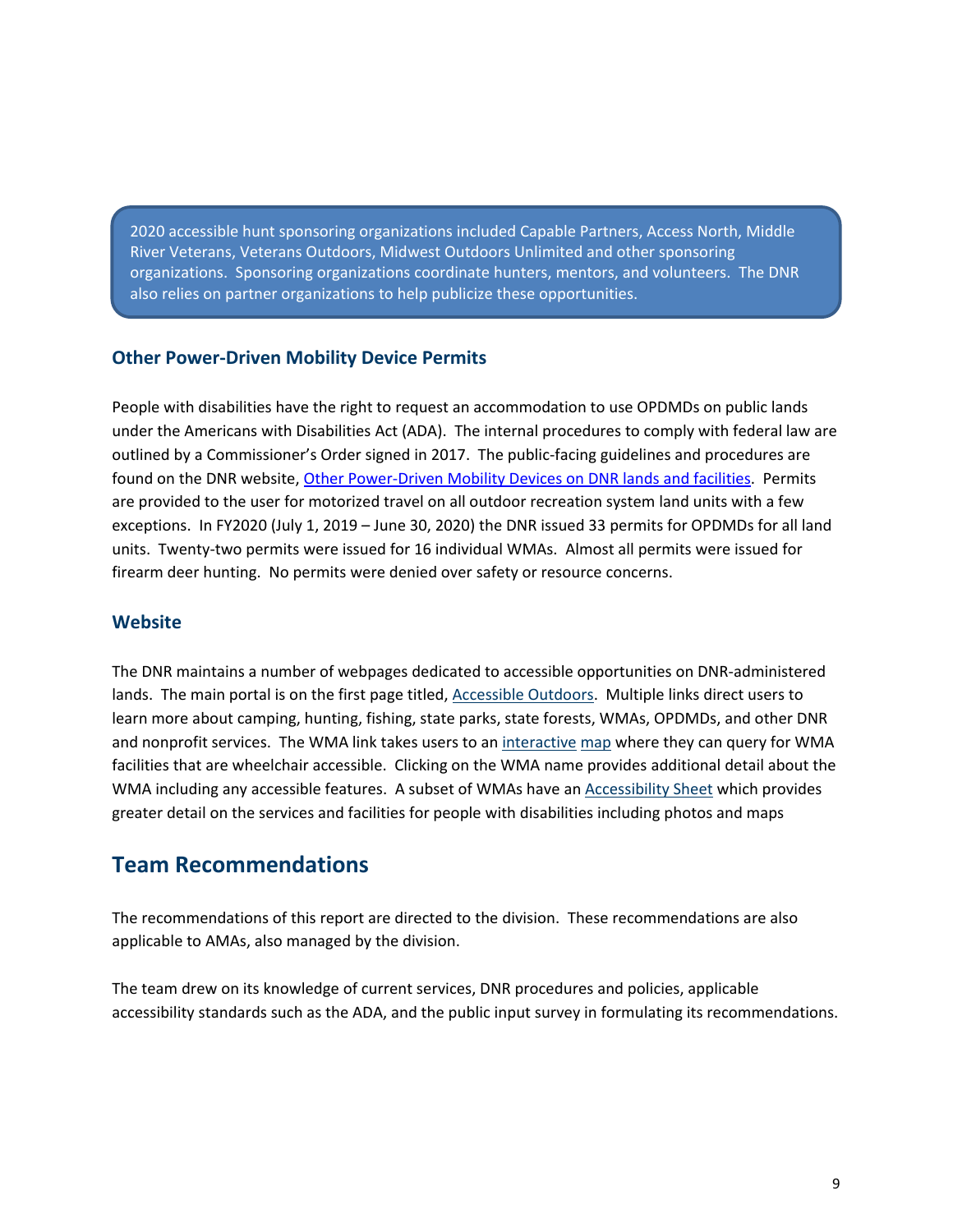#### **Develop Strategic Approach**

The division will benefit from a strategic approach on delivering programs and facilities for people with disabilities. Past efforts, with few exceptions, have been locally driven, working with external partners. Implementing the team recommendations will require a very deliberate effort with ongoing support from division leadership.

To begin the division will:

- Explicitly support WMA accessibility as a priority in annual division work planning, and identify financial and staff resources needed to support the work
- Incorporate accessibility considerations into "major unit" WMA management plans and WMA system plans
- Create a Project Management Plan surrounding each recommendation including estimated costs to implement.

Most facilities that provide opportunities for people with disabilities are located on relatively few WMAs. The division has allocated funds in the fiscal year beginning July 2021 to begin *Comprehensive Accessibility Assessments* for one or more WMAs in calendar year 2021, as was recently done for two state parks. Assessments should start with Sand Prairie, Becklin-Homestead, Carlos Avery, or Mille Lacs WMA as these WMAs have facilities and a history of providing accessible experiences. The assessments will illuminate existing accessibility deficiencies to prioritize future investments. Fiscal year 2021 funds have been identified to begin to address deficiencies at these WMAs. Improving access beyond these initial WMAs will be an iterative process of working with partners to identify the WMAs and facilities to invest in. The division will develop a future funding request for engineering assistance, new construction, and long-term maintenance.

#### **Increase Knowledge and Awareness of Program Services**

The largest barrier identified by the team for accessing WMAs is a lack of knowledge of available programs and services. Of the 314 survey respondents, 31% of respondents were not aware the division had programs or facilities for people with disabilities on WMA lands. Providing information to users may have the largest impact on increasing participation by people with disabilities. The team also identified a need for division staff to be trained on accessibility standards.

#### **Internal Training**

• The division should develop and require training on accessibility standards and reasonable accommodations under the ADA. DNR's Parks and Trails Division has training modules that could be adapted for the division's use. Accessibility partners have expressed interest in hosting training opportunities as well.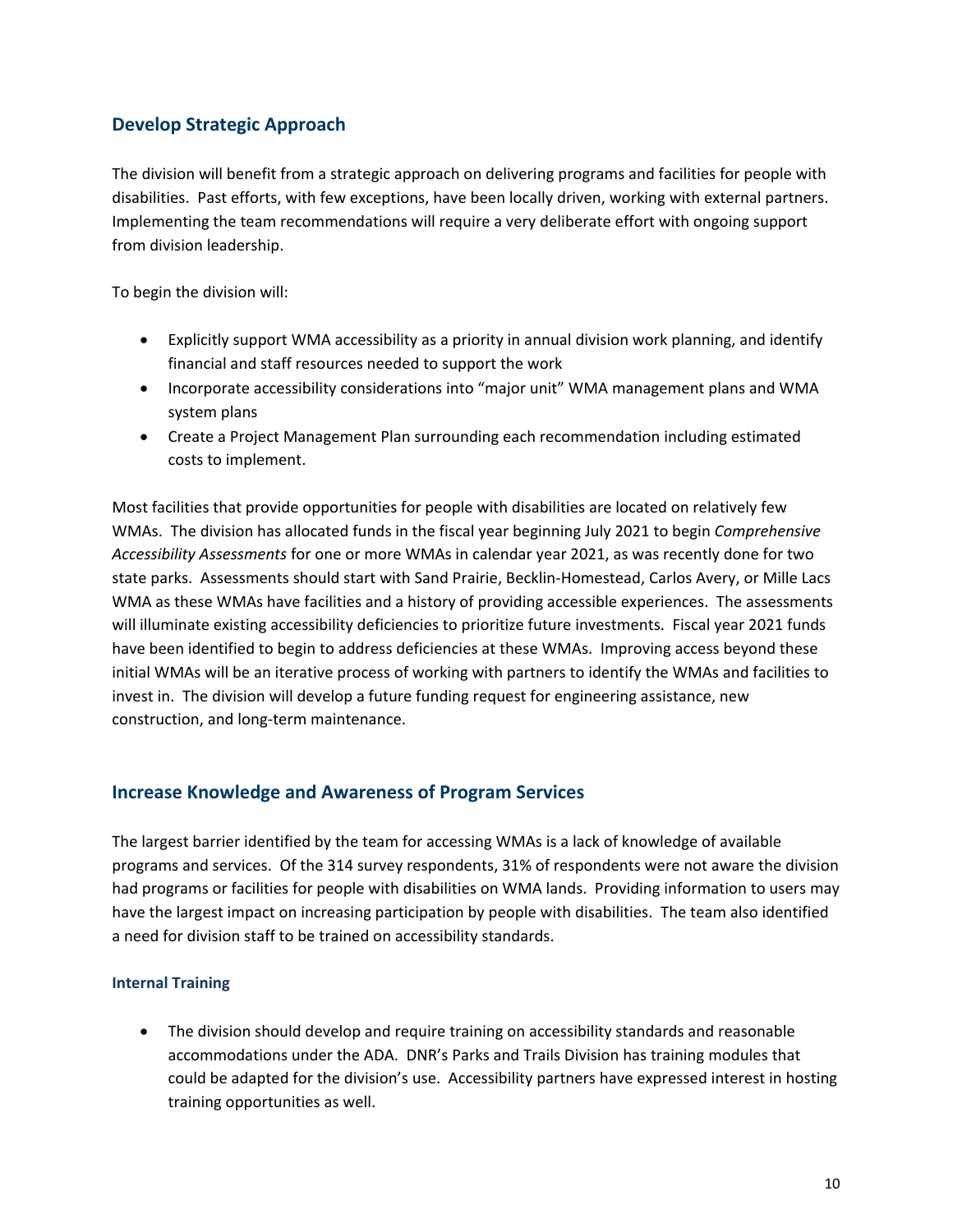• The division should send out an annual reminder to all staff on our responsibilities and procedures involved in issuing special use permits for OPDMDs.

#### **External Outreach and Communication**

- Develop quarterly communication products that highlight opportunities for users with disabilities on division lands. Emphasize the ability to obtain OPDMD permits. Distribute messaging broadly across digital communication channels. Integrate communications about these opportunities into annual communication schedules.
- Partner with the MCD on a consistent, long-term print media outreach strategy. Coordinate accessibility messaging with other DNR divisions.

#### **Website Improvements**

- The DNR should update the multidivisional webpage titled *Other Power-Driven Mobility Devices on DNR Lands and Facilities*, and complete a "plain language" review to focus content to what is really important (i.e., how to obtain a permit). External partners should be included in this review. This one recommendation can have the greatest influence on increasing opportunities for motorized travel by people with disabilities across all department land units.
- The division should complete and/or revise Accessibility Sheets for WMAs that have facilities and/or accessible hunts for people with disabilities. Consistent format, detailed content, and high quality photography are critical components. Consider changing the term "Accessibility Sheets" to something more descriptive, e.g., "Know Before You Go".
- The DNR should strengthen, update, and expand the webpage that links to accessible recreation [organizations.](https://www.dnr.state.mn.us/accessible_outdoors/organizations.html) Formalize the cross-sharing of information and opportunities between the DNR and independent organizations.

#### **WMA Facilities**

#### **Parking Facilities**

The division should develop parking lot and gated trail access specifications that meet state and federal accessibility standards. These designs would then be used by DNR staff or contractors when constructing parking lots and gated accesses on newly acquired lands when terrain permits. A systematic and targeted process working with partners will be required to improve existing facilities. The WMA system has more than 2,500 parking lots in its inventory as of 2019.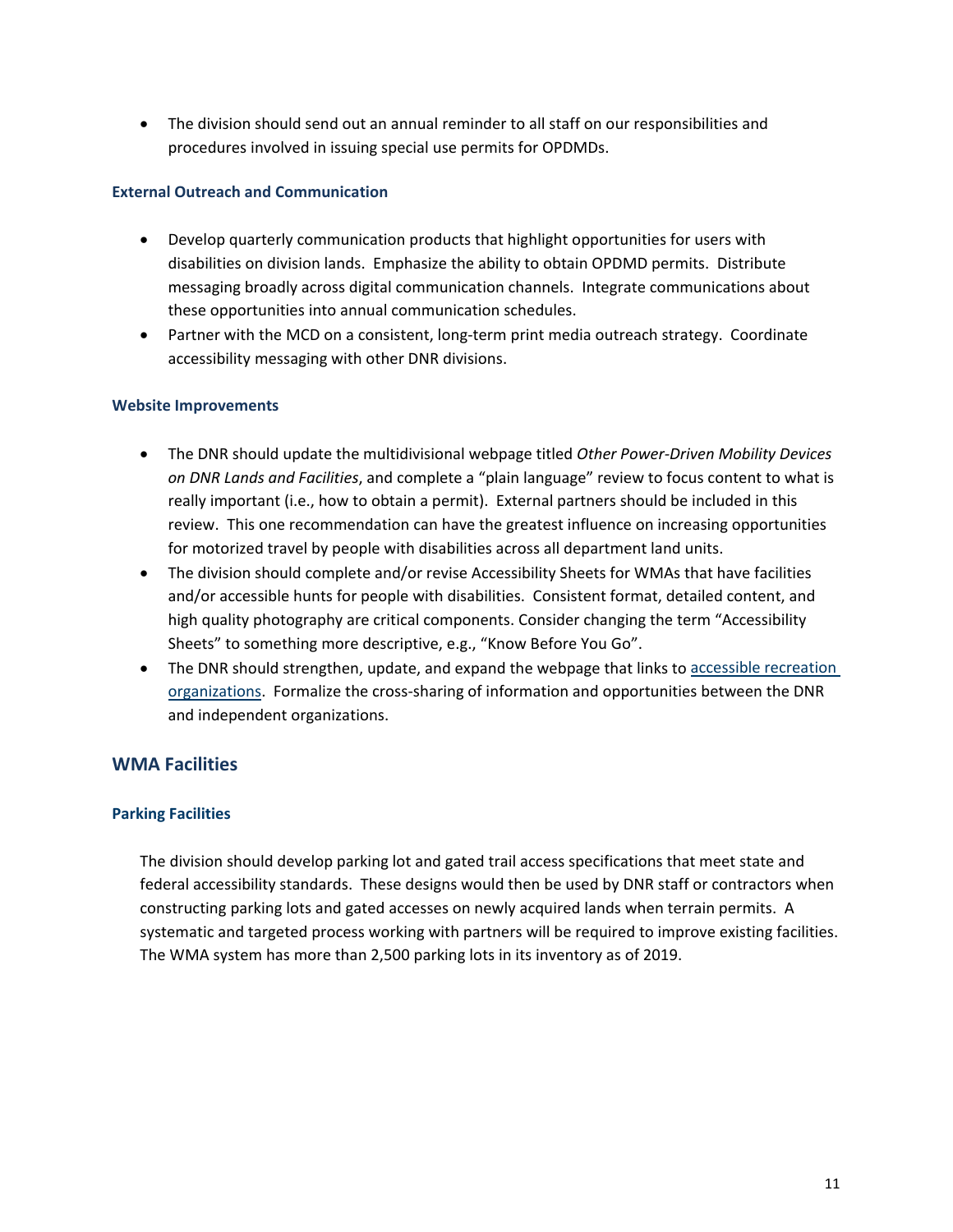#### **Hunter Blinds**

The division has 64 permanent, fixed-structure hunting blinds to support hunting opportunities for people with disabilities. The division must take a strategic look at the existing blinds and evaluate new construction proposals. Most of the existing hunting blinds do not meet accessibility standards and some receive little use (i.e., goose hunting blinds). New construction must meet applicable standards. Maintaining permanent facilities requires a long-term commitment. The team recommends the division pursue temporary options (e.g., portable blinds) first and invest in permanent structures where there is an identified priority need (e.g., accessible hunts for people with disabilities that involve long-standing partnerships and commitments).

#### **Proposed Policy Changes**

The advisory team focused its review of state laws, rules, and policies regarding accessibility specific to WMAs. The team recommends two changes necessary to match federal law and a modification to 97A.137 to explicitly state that users with disabilities are allowed to leave a portable blind overnight on WMAs and AMAs. Formalizing this accommodation in statute will bring increased awareness and transparency on this opportunity and eliminate the need for staff to issue a special use permit on an individual basis.

#### **Minnesota Rule 6230.0250 GENERAL PROVISIONS FOR USE OF WILDLIFE MANAGEMENT AREAS**

**Modify Subp. 10. General restrictions on vehicles** by changing a portion of A (2) to align with federal law and internal DNR policy (Commissioner's Order) that authorize OPDMDs on state lands and facilities for the purpose of implementing the ADA (se[e 84.027](https://www.revisor.mn.gov/statutes/cite/84.027) POWERS AND DUTIES Subd. 19. Federal law compliance).

- **A.** A person may not operate an all-terrain vehicle, hang glider, air boat, hover craft, or personal watercraft defined in Minnesota Statutes, section [86B.005,](https://www.revisor.mn.gov/statutes/cite/86B.005) within the boundaries of a wildlife management area. Exceptions for all-terrain vehicle use include:
	- (1) use during deer seasons as provided in part [6232.0300,](https://www.revisor.mn.gov/rules/6232.0300) subpart 7, item B;
	- (2) use by a hunterperson with a disability who has a permit approved by the area wildlife manager under Minnesota Statutes, sectio[n 97A.137,](https://www.revisor.mn.gov/statutes/cite/97A.137) subdivision 3;
	- (3) use for ice fishing as provided in item C; and
	- (4) use on designated trails as provided in Minnesota Statutes, section [97A.133,](https://www.revisor.mn.gov/statutes/cite/97A.133) subdivision 3.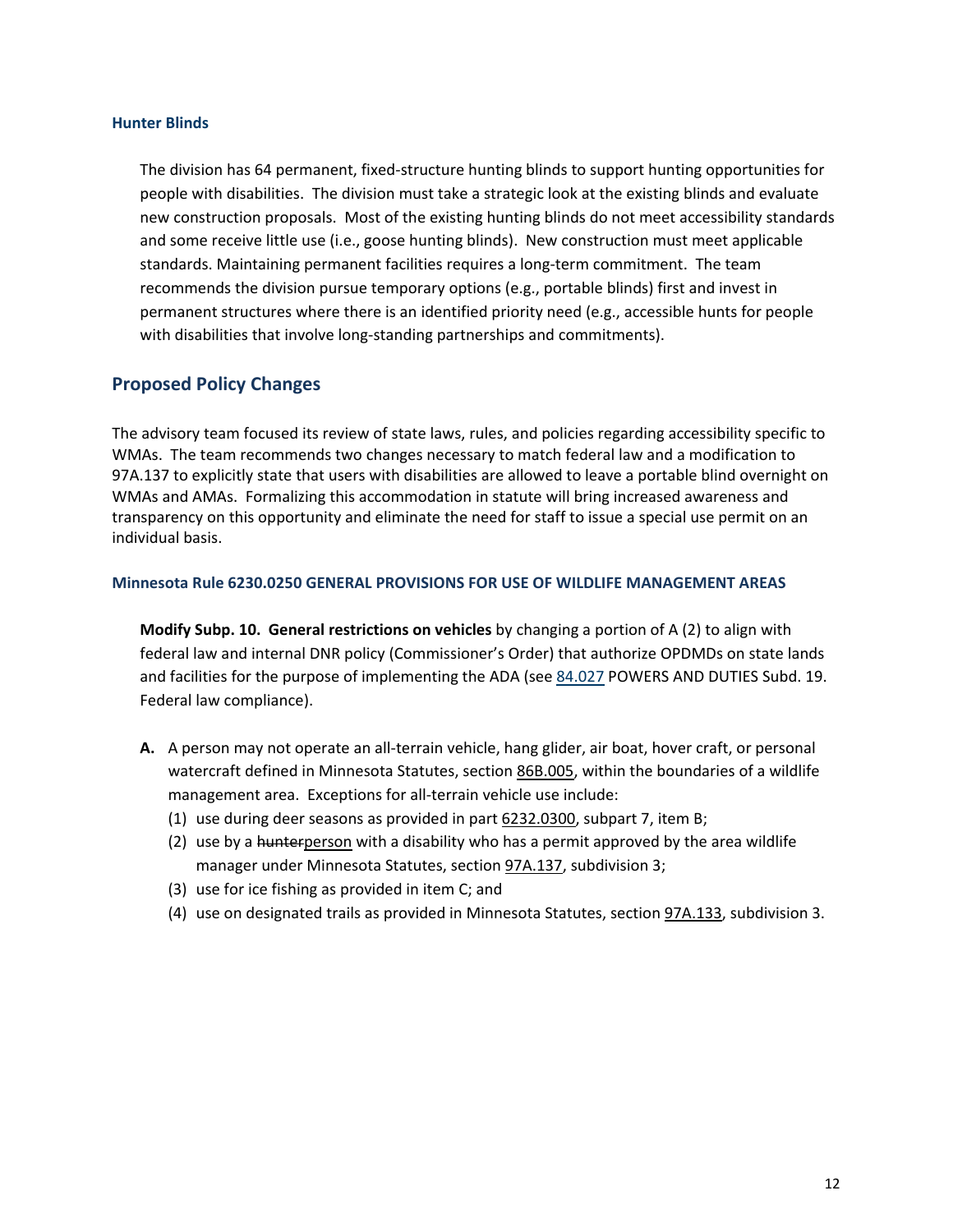#### **Minnesota Statute 97A.137 HUNTING, FISHING, AND TRESPASSING IN WILDLIFE MANAGEMENT AREAS**

#### **Subd. 3. Use of motorized vehicles by disabled hunters**

The commissioner may provide an accommodation by issuing issue a special permit, without a fee, authorizing a hunter person with a permanent physical disability to use an "other power-driven mobility device" snowmobile, highway-licensed vehicle, all-terrain vehicle, or motor boat in wildlife management areas.

To qualify for a permit under this subdivision, the disabled person must possess: provide credible assurance to a DNR employee that the device is used because of a disability.

(1) the required hunting licenses; and

(2) a permit to shoot from a stationary vehicle under section 97B.055, subdivision 3.

**Modify Subd. 5. Portable Stands** to allow people with disabilities to leave portable blinds or stands overnight on WMAs and AMAs during open hunting seasons.

Subd. 5.Portable stands.

(a) Prior to the Saturday on or nearest September 16, a portable stand may be left overnight in a wildlife management area by a person with a valid bear license who is hunting within 100 yards of a bear bait site that is legally tagged and registered as prescribed under section [97B.425.](https://www.revisor.mn.gov/statutes/cite/97B.425) The commissioner may issue a special permit, without a fee, authorizing a hunter with a disability to leave a portable stand or blind overnight in a wildlife management area or aquatic management area open to hunting. Any person leaving a portable stand overnight under this subdivision must affix a tag with: (1) the person's name and address; (2) the licensee's driver's license number; or (3) the "MDNR#" license identification number issued to the licensee. The tag must be affixed to the stand in a manner that it can be read from the ground.

#### **Use the terminology "Accessible Hunts" rather than "Special Hunts"**

The DNR should use the term "Special Hunts" to describe unique hunt opportunities provided to the general public. The DNR should use the term "Accessible Hunts" to note opportunities provided to hunters with disabilities. This will help clarify the different opportunities and avoid a stigma the term "special" has within this community.

#### **Motorized Travel – OPDMDs**

People with disabilities have the right to accommodation in order to use OPDMDs on state lands. Currently, procedures governing use are formalized in a Commissioner's Order applicable to all land units in the outdoor recreation system. The team recommends keeping a permit system and supports recommendations to streamline the program, allow users more spontaneity in outdoor recreation (without requiring significant advanced planning), and provide greater outreach. Such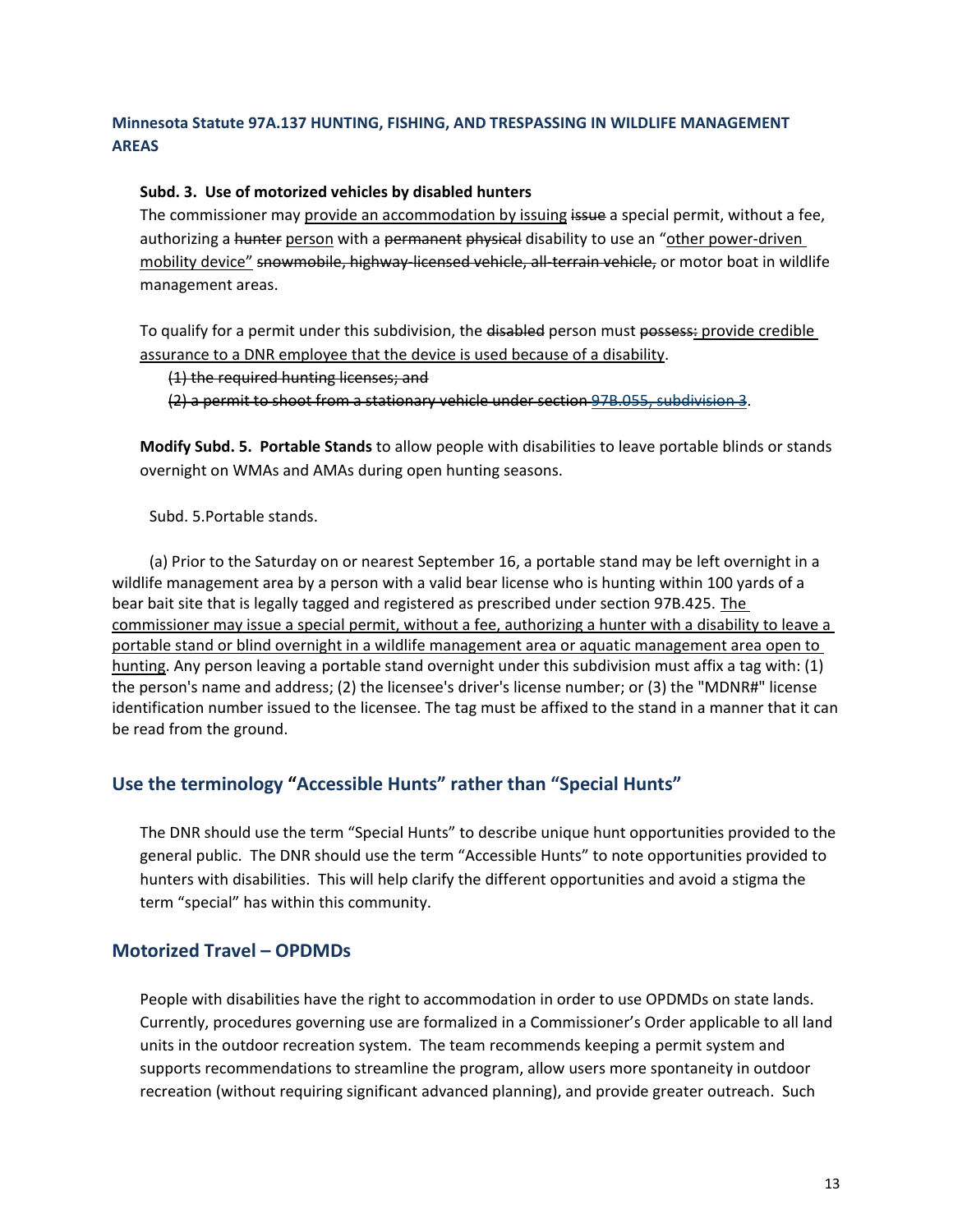improvements could include the use of on-site information, internet permit delivery, and better contact information for resource managers. A permit system remains an important mechanism to address resource, safety, and enforcement concerns.

#### **Use Federal Guidelines for Outdoor Developed Areas as Guidance**

The Accessibility Chapter of the Minnesota Building Codes contains many of the physical accessibility requirements for buildings and parking lots. For outdoor developed areas, the regulations covering state governments has not been developed as of this report. The team recommends that the federal regulations for Outdoor Developed Areas be used as guidance until state rules are implemented. Since the state regulations will be modeled after the federal rules Minnesota's WMAs will be better positioned to be in compliance with future standards.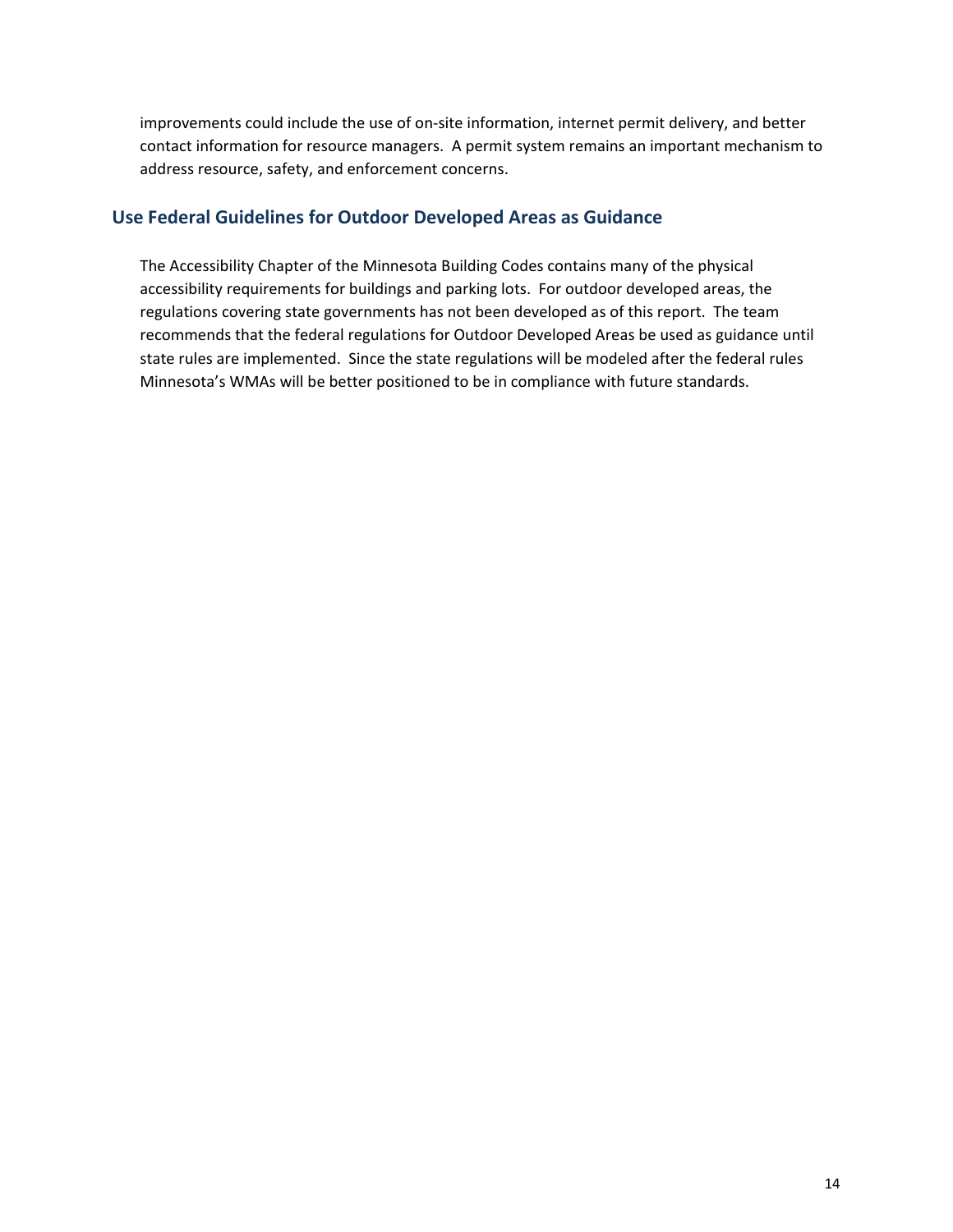## **Pilot Project**

Session law directed the DNR to undertake a pilot study: *The commissioner of natural resources, in conjunction with the Council on Disability, must pilot accessibility projects on at least one wildlife management area by October 1, 2020. The pilot projects must focus on reducing the barriers to accessing wildlife management areas.*

Session law became effective when signed by the Governor on June 18, 2020. For much of the summer, division staff were working remotely to minimize potential exposure of staff and the public to COVID-19. Due to these circumstances, DNR was unable to implement the pilot project in 2020. The division will be completing one or more accessibility pilot projects on WMA lands during the fall of 2021. The division is working with staff to identify potential projects, and plans to discuss options with accessibility partners. Projects that are larger than can be completed due to time or budget constraints will be considered for future funding requests

### **Other Fall 2020 Actions**

After consultation with the MCD, the DNR and MCD identified the largest single barrier to increased participation as knowledge and awareness, internally and externally, of available programs and services. This conclusion was confirmed from the public input survey completed during the fall of 2020.

The division and partners took the following actions to increase knowledge and awareness:

- MCD prepared and issued a news release posted on their website by deadline; joint effort.
- MCD news release was provided to division outreach staff for consistency/awareness when developing DNR news release on accessible opportunities.
- Reinforcing DNR news release issued mid-October.
- All-wildlife staff message was sent on October 1, 2020 on obligations under ADA law and procedure for issuing and tracking other power-driven mobility permits; follow-up communication by regional managers.
- All-wildlife staff message shared with Melinda Anderson, DNR ADA coordinator, for sharing with other divisions.
- MCD news release and all-wildlife staff message sent to DNR Information Center for awareness.

The DNR and the division view this report as a first step toward meaningful accessibility improvements to recreation opportunities in the WMA system. Increased awareness is a valuable step, but needs to be followed by improved facility design, construction and maintenance.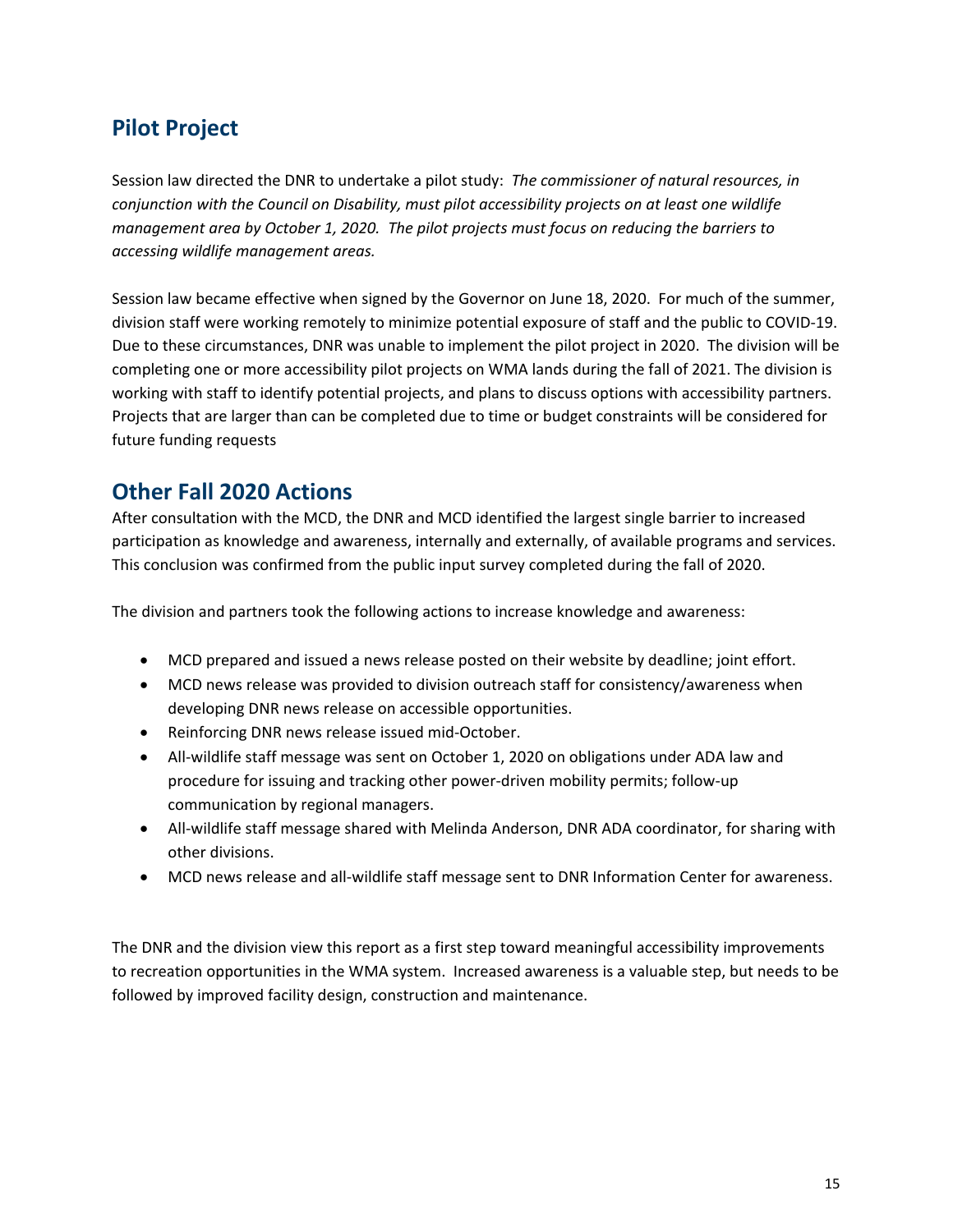# **Appendix A**

# **WMA Accessibility Public Input Survey**

Summarized Results 12/28/20 to 1/22/21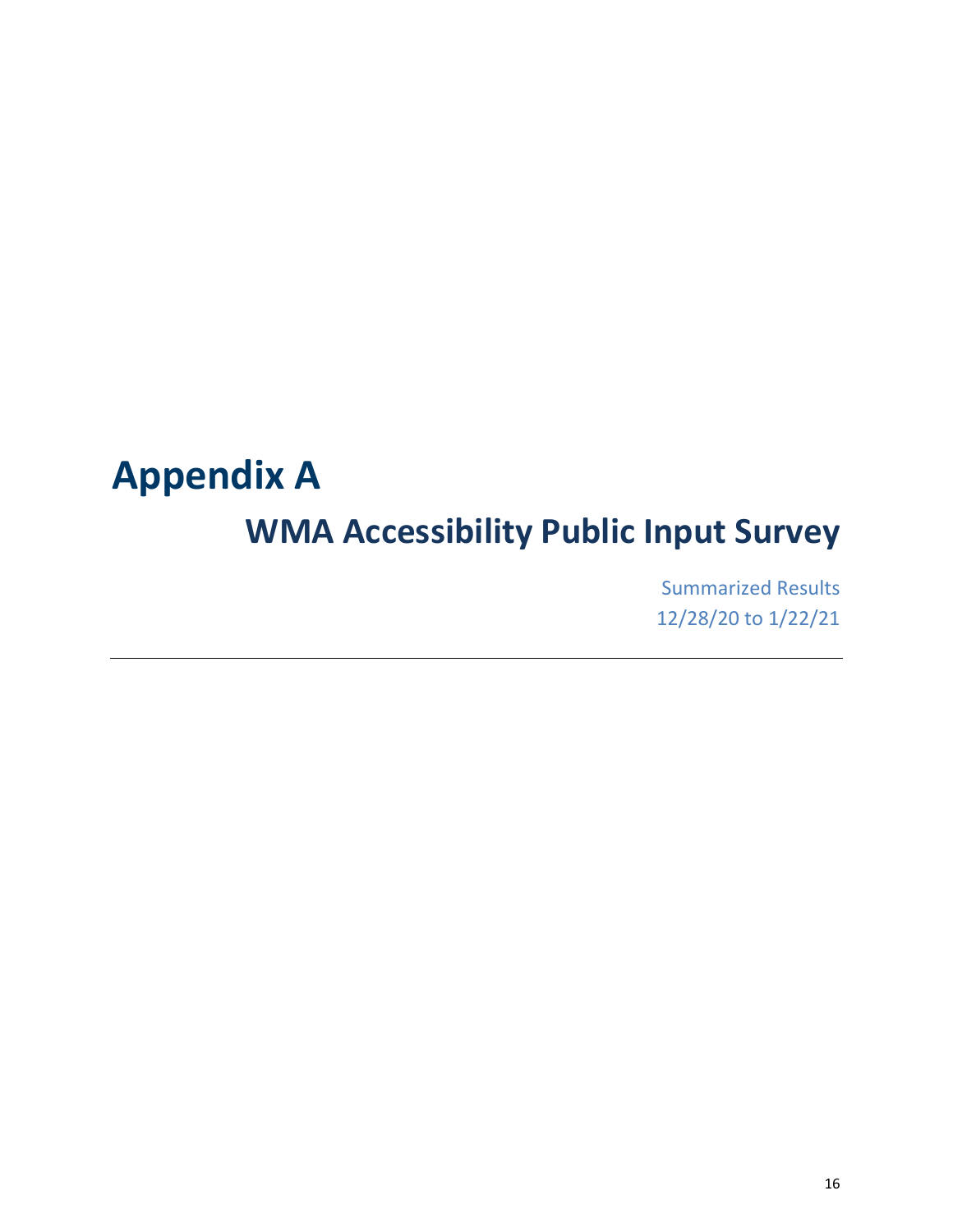## *Public Input Survey*

The advisory team created an on-line public input survey to elicit a broad range of ideas from the general public on how the DNR can better serve people with disabilities. The survey was available for input for 26 days. DNR news releases, media interviews, and direct outreach from external partners to their memberships were used to encourage participation. In total, 314 individuals responded. The survey results are below.

## *Question 1*

Which of the following accessible opportunities have you or a family member ever used? (select all that apply)



Question type: Checkbox Question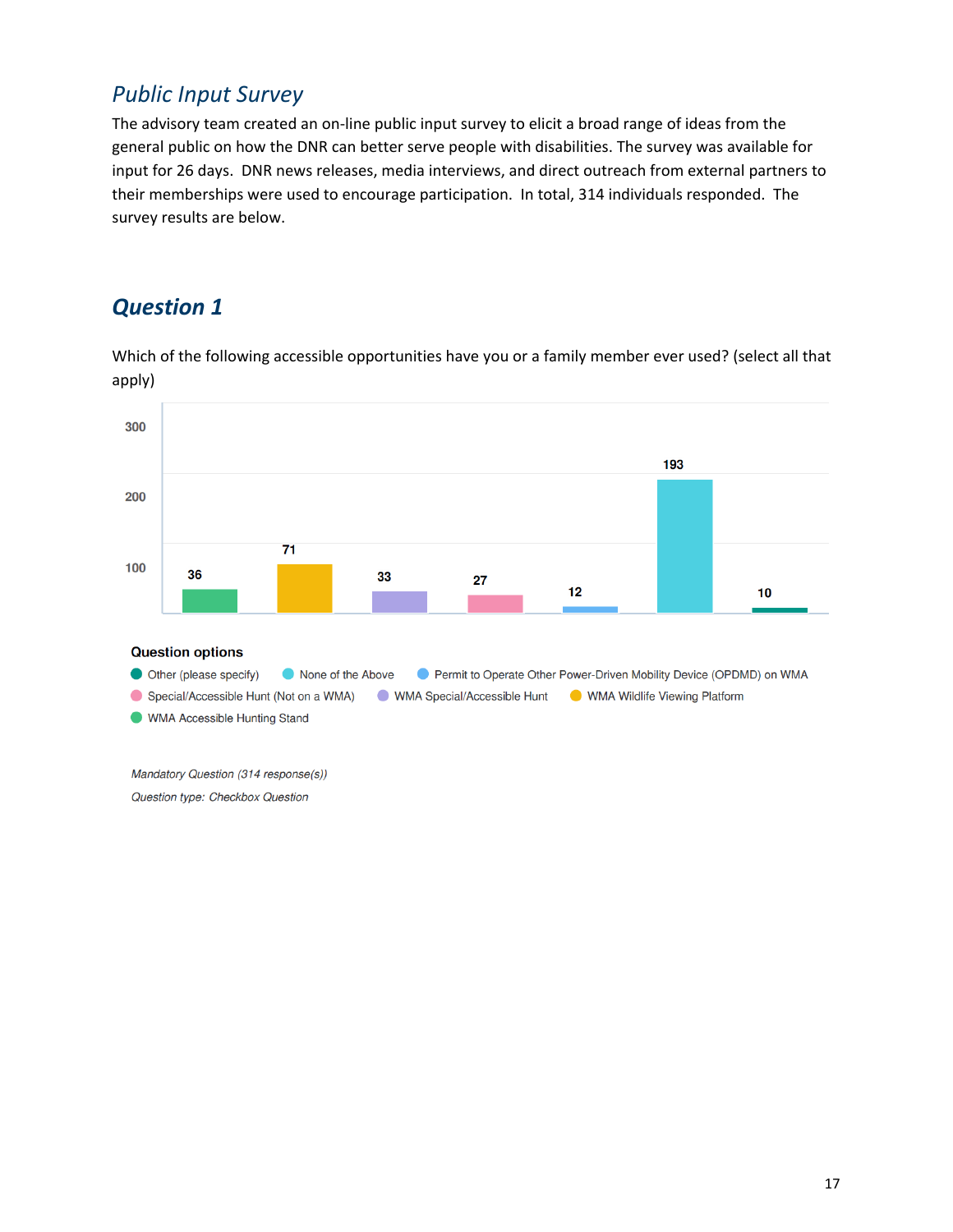Which activities have you or a family member ever participated in while using an accessible facility at a WMA? (select all that apply)



Mandatory Question (314 response(s)) Question type: Checkbox Question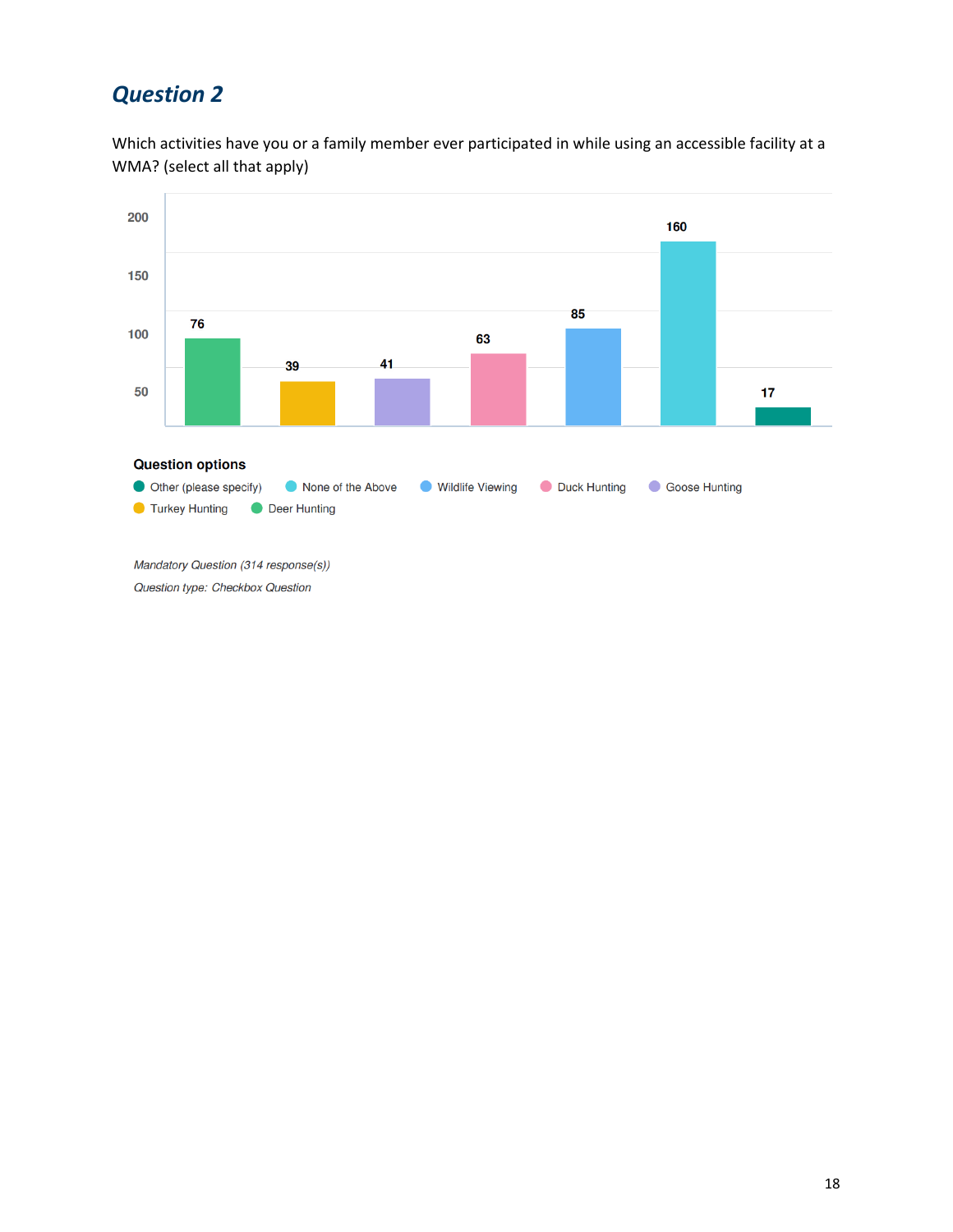

How did you first learn about accessible opportunities at WMAs?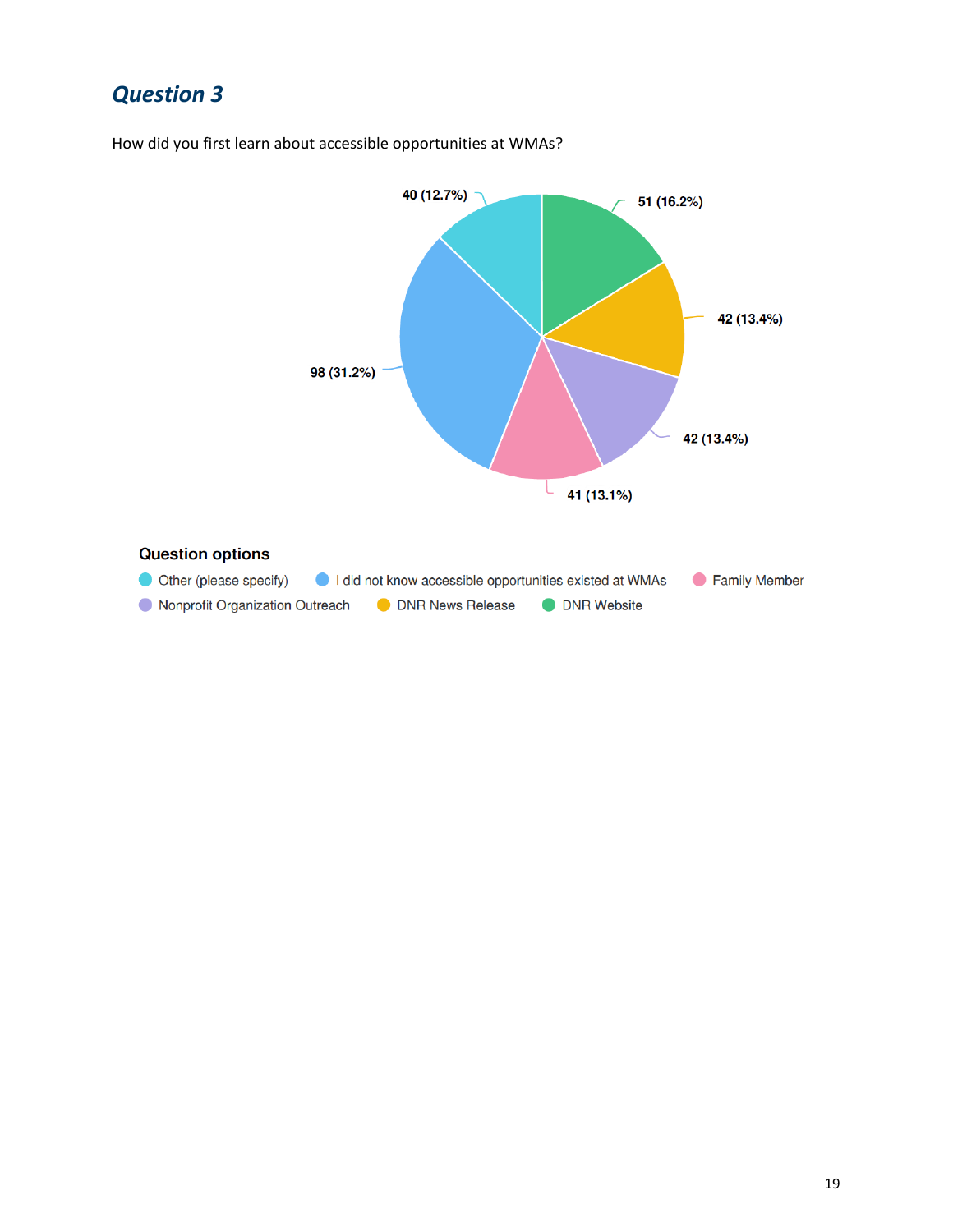

How satisfied are you with the number of accessible opportunities currently available at WMAs?

Question type: Radio Button Question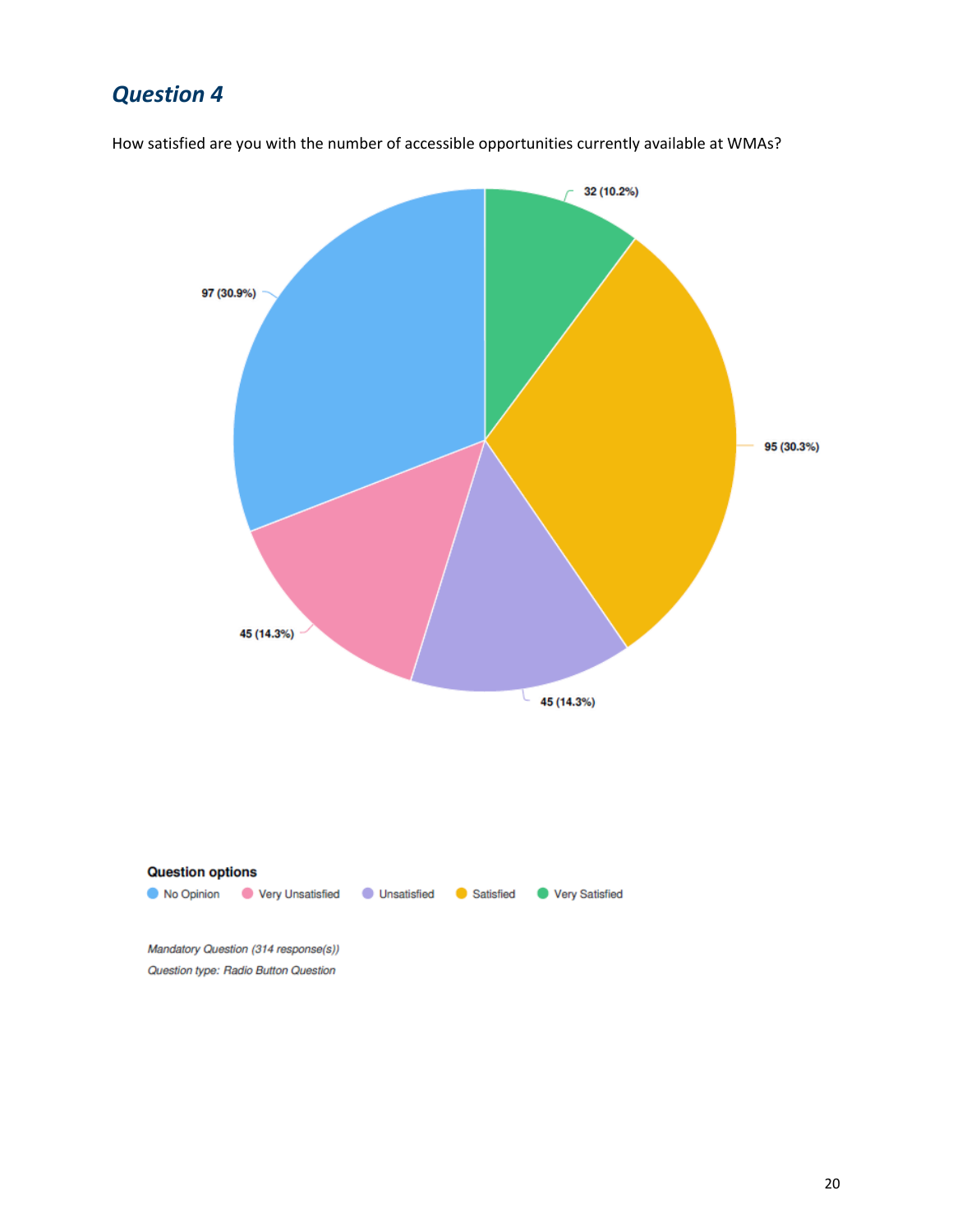Please enter any comments you have regarding the number of accessible opportunities currently available at WMAs.

The majority of comments received regarding the number of accessible opportunities currently available at WMAs indicated that many respondents were satisfied with the current number of opportunities, but many would like to see additional accessible opportunities, particularly in the southern part of the state, including closer to the metro area. Some comments specifically requested additional permanent duck blinds, hunting platforms, and quality hunting areas designated specifically for those with disabilities.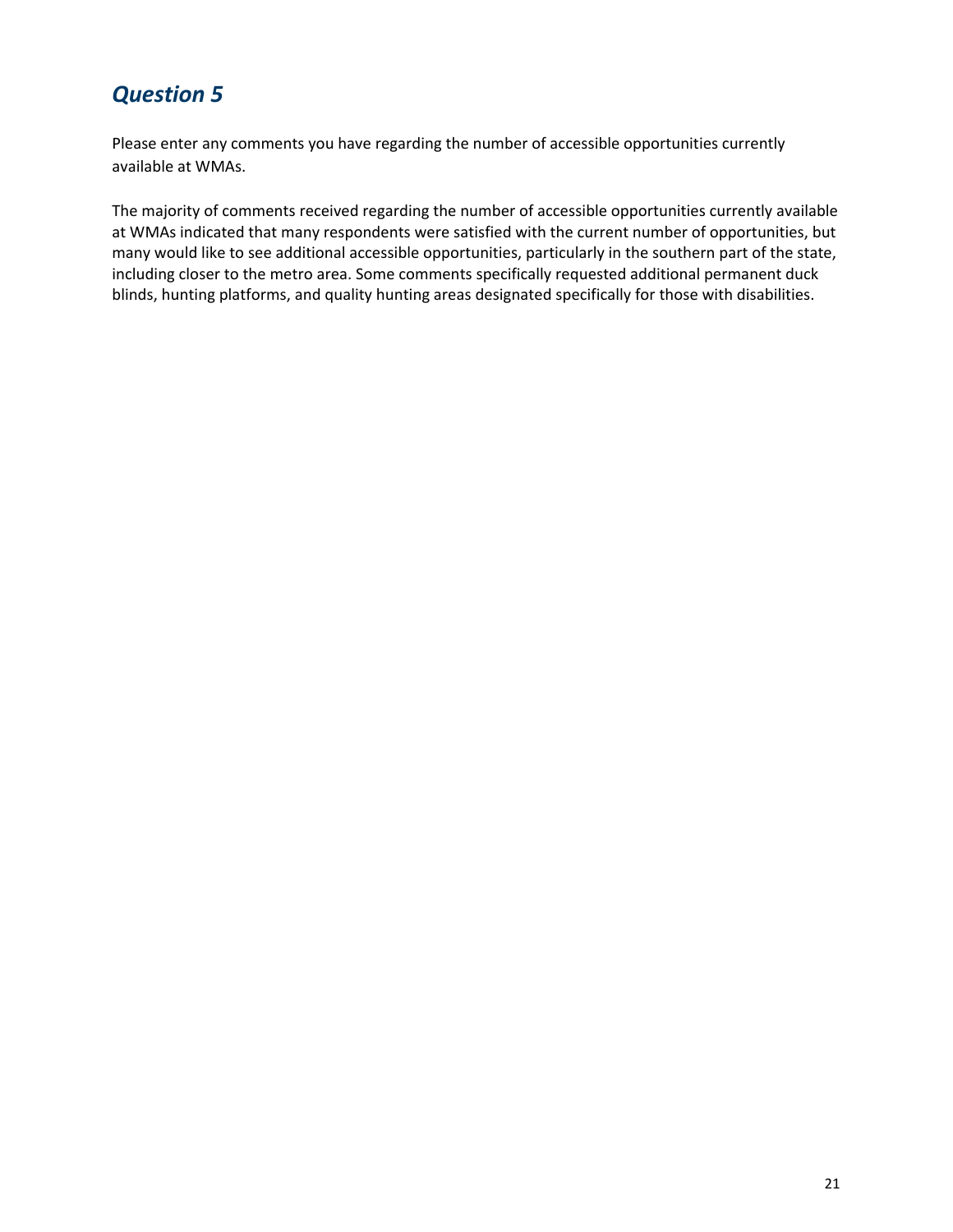

How satisfied are you with the quality of existing accessible opportunities at WMAs?

22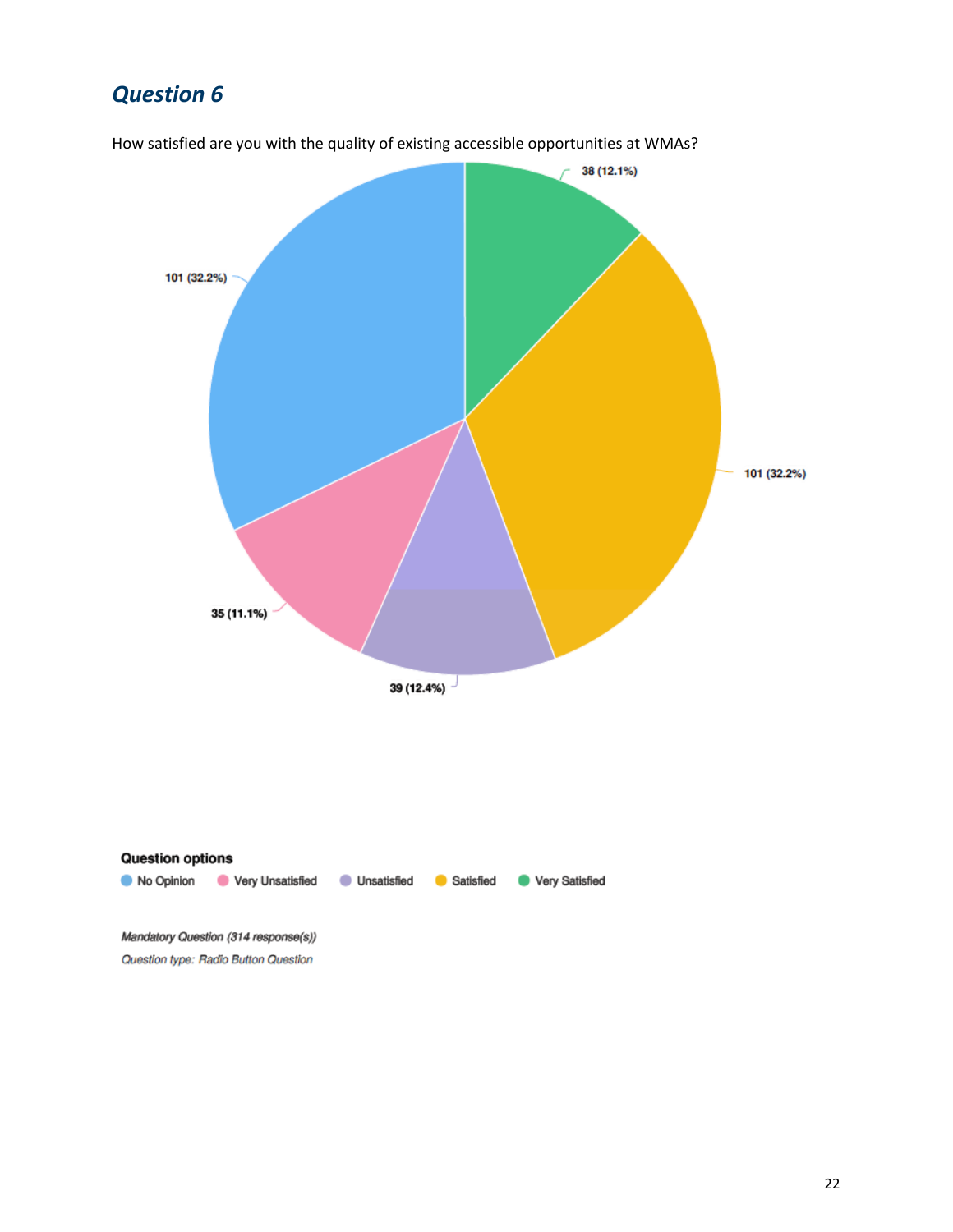Please enter any comments you have regarding the quality of existing accessibility opportunities at WMAs.

Comments regarding the quality of existing accessible opportunities at WMAs indicated that many respondents would like to see accessible opportunities in locations with better quality experiences. Many felt the existing opportunities were in lower quality areas. Other comments expressed the need for better access, better maintained trails, larger parking areas, and improved viewing platforms.

## *Question 8*

What ideas do you have to improve opportunities for those with disabilities to access our wildlife management areas? What barriers currently exist?

Access and awareness were the two most common themes that emerged in comments received regarding ideas to improve opportunities. Many comments about access requested the use of motorized vehicles on WMAs. Other comments focused on adding and improving boardwalks, accessible trails, larger parking areas, benches for resting, and boat launch areas. Specific comments requested the use of trolling motors on lakes within WMAs, allowing hunting stands to remain overnight, and providing opportunities to rent out OPDMDs onsite. Many respondents commented that they were not aware of the existing opportunities and would like to know more. Suggestions were made for improving communication and updating the website to make the information better publicized and more readily accessible. Specific comments indicated a need for maps that show parking areas, terrain, trails, and general information on what to expect. Several respondents suggested creating a volunteer mentorship program to encourage able-bodied hunters to accompany disabled hunters during their hunts. One respondent suggested specific opportunities to support women veterans.

When asked about existing barriers, respondents pointed out that the current process for obtaining permits for OPDMDs was inconvenient and complicated. Many users would like to see a permit system that is fast and easy where the permit can be obtained instantaneously onsite. Others expressed interest in reducing or waiving license fees for veterans with disabilities and/or seniors over the age of 75. One respondent requested the use of recorded duck calls.

Finally, some respondents expressed concern for balancing the need for accessible opportunities with ensuring the WMAs stay as undeveloped and natural as possible. Funding concerns were also mentioned.